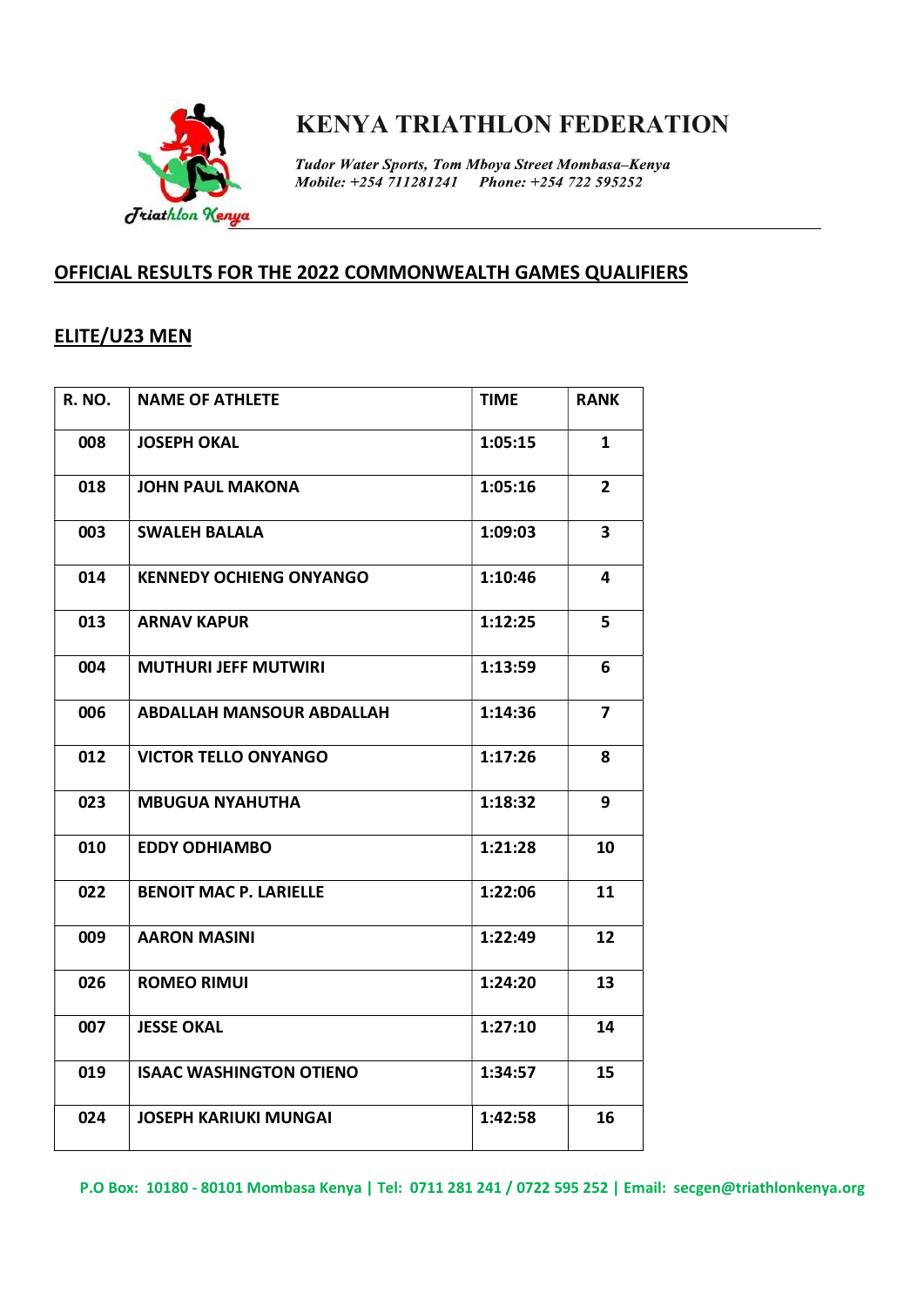

Tudor Water Sports, Tom Mboya Street Mombasa-Kenya Mobile: +254 711281241 Phone: +254 722 595252

| 021 | <b>HASSAN SOUD</b>              | <b>DNF</b> |  |
|-----|---------------------------------|------------|--|
| 016 | <b>EMMANUEL KELLY</b>           | <b>DNF</b> |  |
| 015 | <b>CHRISPINE OMONDI ONYANGO</b> | <b>DNF</b> |  |
| 029 | <b>BRIAN GICHORA GATHUTHA</b>   | <b>DNS</b> |  |
| 001 | <b>KENNEDY SIMIYU EMOCHE</b>    | <b>DNS</b> |  |
| 031 | <b>VICTOR H URIA</b>            | <b>DNS</b> |  |

#### ELITE/U23 WOMEN

| <b>R. NO.</b> | <b>NAME OF ATHLETE</b>          | <b>TIME</b> | <b>RANK</b> |
|---------------|---------------------------------|-------------|-------------|
| 002           | <b>JOSETTE UMI NJERI KIARIE</b> | 00:00:00    |             |
| 005           | <b>YVONNE MUINDE</b>            | 00:00:00    |             |
| 011           | <b>JOYCE AKINYI</b>             | 00:00:00    |             |
| 017           | MEGAN HANNAH WANJA T. IRUNGU    | 00:00:00    |             |
| 020           | <b>VIVIAN WAIRIMU HILLIER</b>   | 00:00:00    |             |
| 025           | <b>AISHA NASSER</b>             | 00.00.00    |             |
| 028           | <b>BRENDA BWIRE</b>             | 00:00:00    |             |
| 030           | <b>BERBER KRAMER</b>            | 00:00:00    |             |

P.O Box: 10180 - 80101 Mombasa Kenya | Tel: 0711 281 241 / 0722 595 252 | Email: secgen@triathlonkenya.org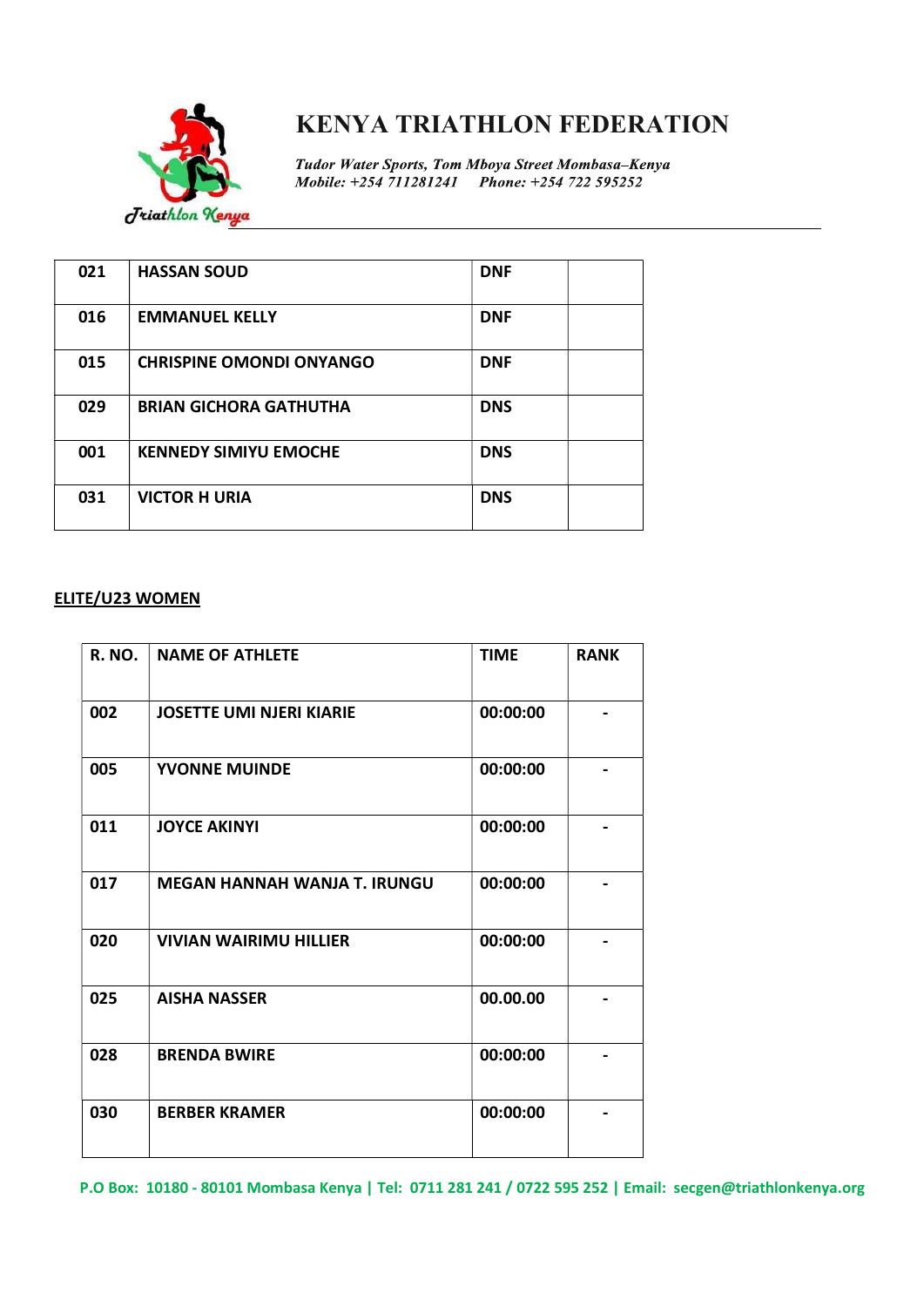

Tudor Water Sports, Tom Mboya Street Mombasa-Kenya Mobile: +254 711281241 Phone: +254 722 595252

## OFFICIAL RESULTS FOR THE 2022 YOUTH AFRICA GAMES QUALIFIERS

### JUNIOR MEN

| <b>R. NO.</b> | <b>NAME OF ATHLETE</b>        | <b>TIME</b> | <b>RANK</b> |
|---------------|-------------------------------|-------------|-------------|
| 003           | <b>TREVOR KASANGO MWAMISI</b> | 01:11:18    |             |
| 002           | <b>JOSHUA OKAL</b>            | 1:12:26     |             |
| 004           | <b>KIUGU KIN'GORI</b>         | 01:37:39    | 3           |
| 006           | <b>MUREHIA KING'ORI</b>       | 01:44:07    |             |

### JUNIOR WOMEN

| <b>R. NO.</b> | <b>NAME OF ATHLETE</b>        | <b>TIME</b> | <b>RANK</b> |
|---------------|-------------------------------|-------------|-------------|
| 001           | <b>DEEYA SHAH</b>             | 00:00:00    |             |
| 005           | <b>TSHOMELA WENDO MURIUKI</b> | 00:00:00    |             |
| 007           | ALISHAT KHADIJA NASEER        | 00:00:00    |             |
| 008           | <b>IMAN MARIA KAIZA</b>       | 00:00:00    |             |

P.O Box: 10180 - 80101 Mombasa Kenya | Tel: 0711 281 241 / 0722 595 252 | Email: secgen@triathlonkenya.org